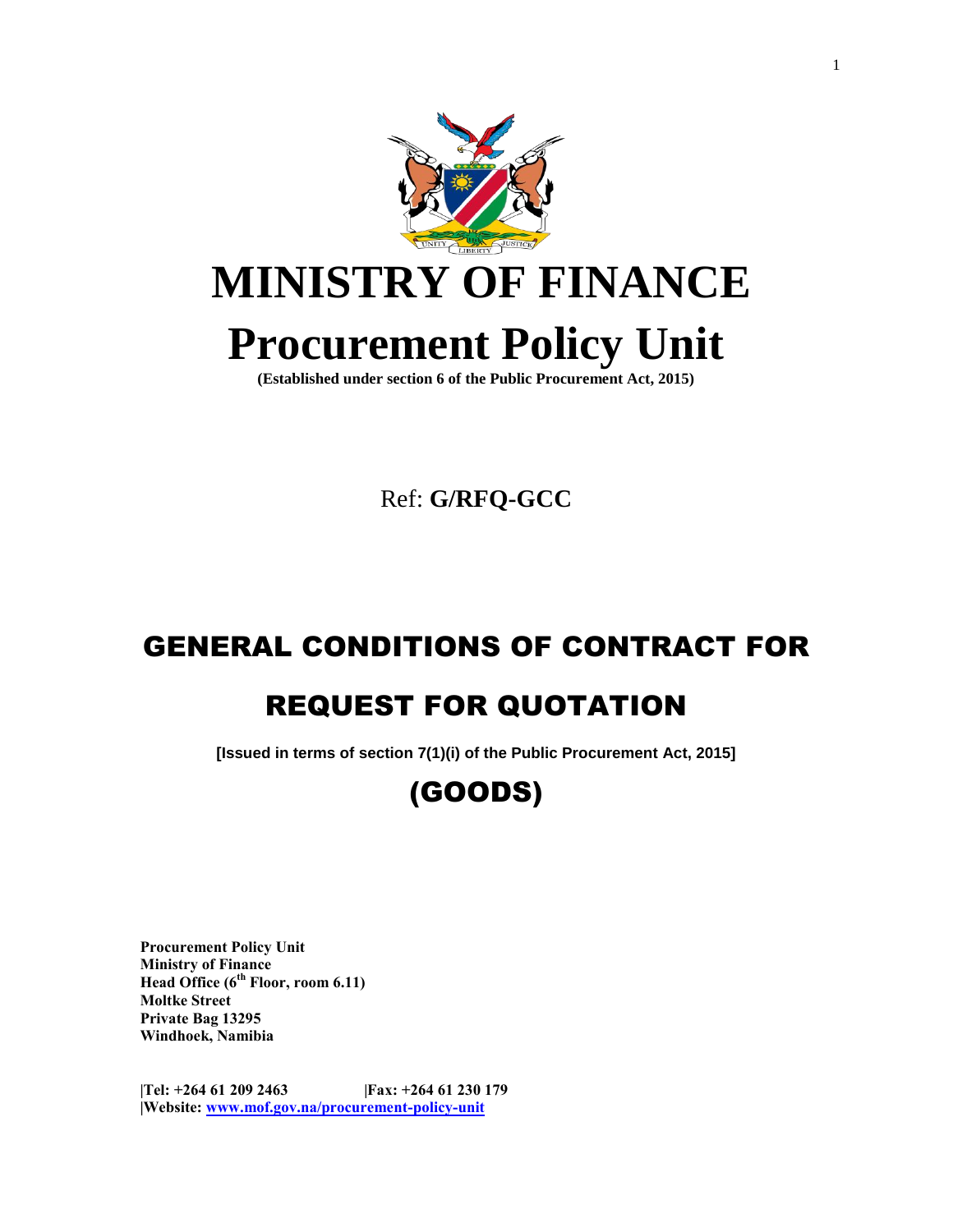# **Section VI. General Conditions of Contract**

### **Table of Clauses**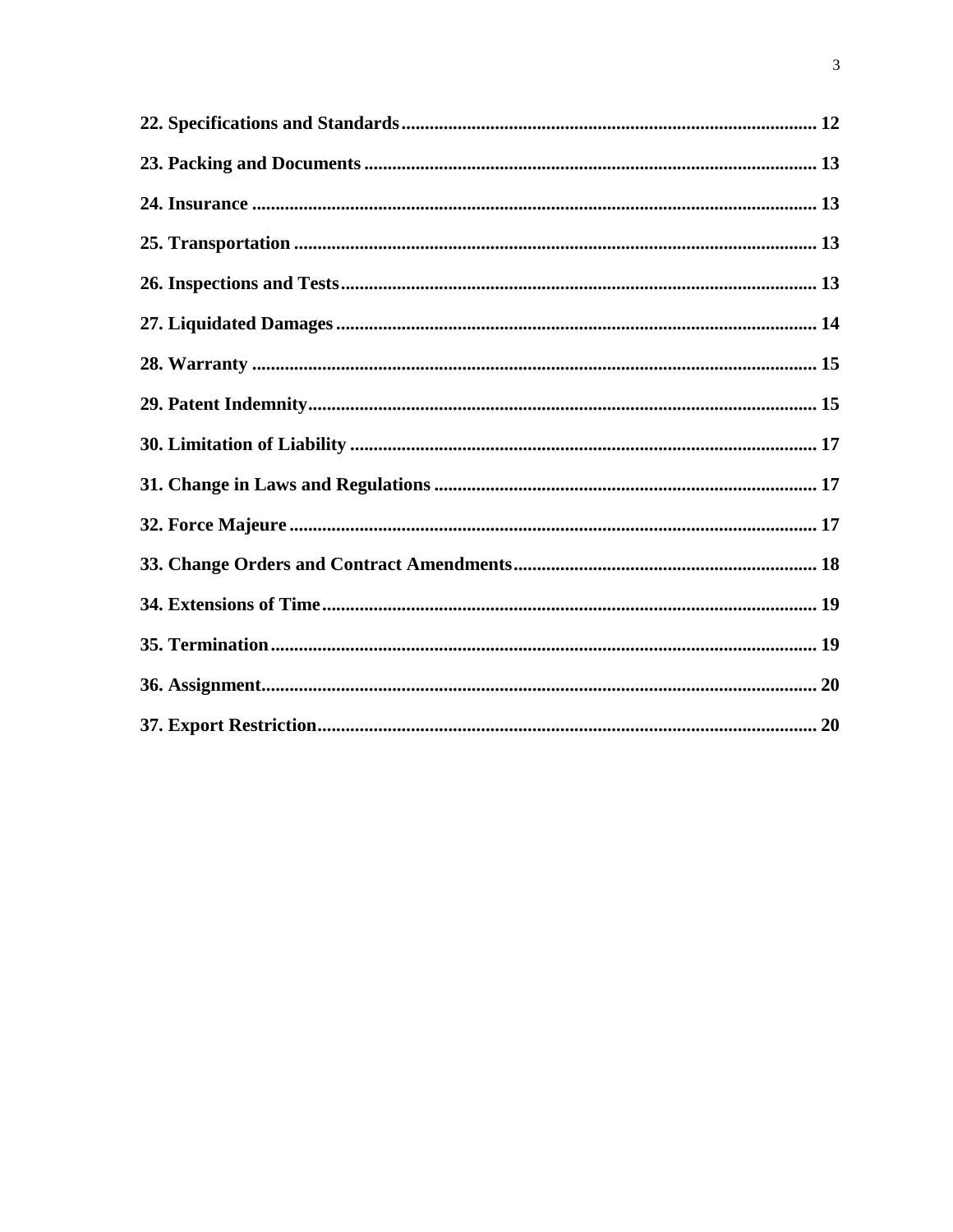### **Section VI. General Conditions of Contract**

- **1. Definitions** 1.1 The following words and expressions shall have the meanings hereby assigned to them:
	- (a) "Contract" means the Contract Agreement entered into between the Purchaser and the Supplier, together with the Contract Documents referred to therein, including all attachments, appendices, and all documents incorporated by reference therein.
	- (b) "Contract Documents" means the documents listed in the Contract Agreement, including any amendments thereto.
	- (c) "Contract Price" means the price payable to the Supplier as specified in the Contract Agreement, subject to such additions and adjustments thereto or deductions therefrom, as may be made pursuant to the Contract.
	- (d) "Day" means calendar day.
	- (e) "Completion" means the fulfillment of the Related Services by the Supplier in accordance with the terms and conditions set forth in the Contract.
	- (f) "GCC" means the General Conditions of Contract.
	- (g) "Goods" means all of the commodities, raw material, machinery and equipment, and/or other materials that the Supplier is required to supply to the Purchaser under the Contract.
	- (h) "Purchaser" means the entity purchasing the Goods and Related Services, **as specified in the SCC.**
	- (i) "Related Services" means the services incidental to the supply of the goods, such as insurance, installation, training and initial maintenance and other such obligations of the Supplier under the Contract.
	- (j) "SCC" means the Special Conditions of Contract.
	- (k) "Subcontractor" means any natural person, private or government entity, or a combination of the above, to whom any part of the Goods to be supplied or execution of any part of the Related Services is subcontracted by the Supplier.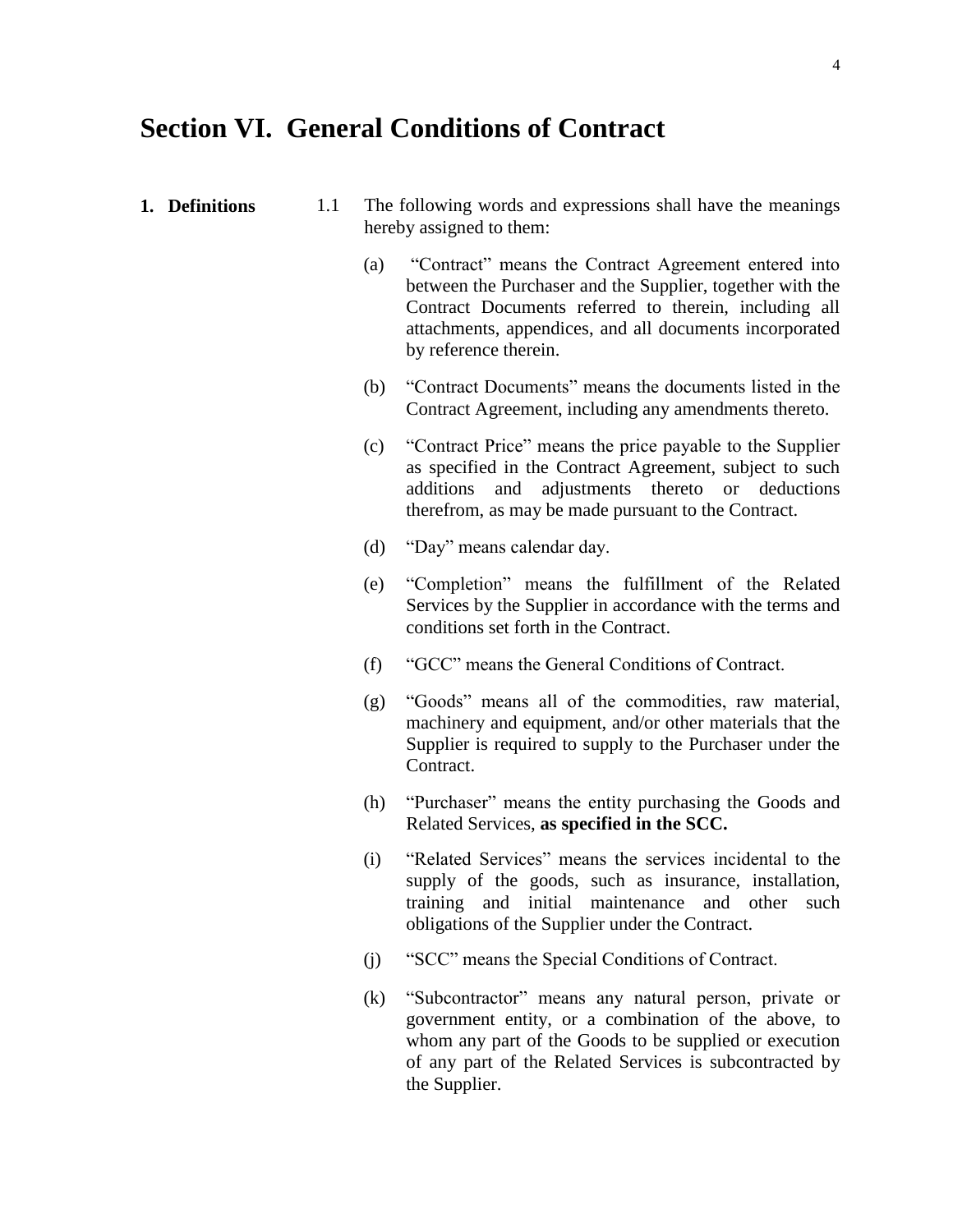- (l) "Supplier" means the natural person, private or government entity, or a combination of the above, whose bid to perform the Contract has been accepted by the Purchaser and is named as such in the Contract Agreement.
- (m) "The Project Site," where applicable, means the place named **in the SCC.**
- **2. Contract Documents** 2.1 Subject to the order of precedence set forth in the Contract Agreement, all documents forming the Contract (and all parts thereof) are intended to be correlative, complementary, and mutually explanatory. The Contract Agreement shall be read as a whole.
- **3. Fraud and Corruption**  3.1 If the Purchaser determines that the Supplier and/or any of its personnel, or its agents, or its Subcontractors, consultants, service providers, suppliers and/or their employees has engaged in corrupt, fraudulent, collusive, coercive or obstructive practices, in competing for or in executing the Contract, then the Purchaser may, after giving 14 days' notice to the Supplier, terminate the Supplier's employment under the Contract and cancel the contract, and the provisions of Clause 35 shall apply as if such expulsion had been made under Sub-Clause 35.1.
	- (a) For the purposes of this Sub-Clause:
		- (i) "corrupt practice" is the offering, giving, receiving or soliciting, directly or indirectly, of anything of value to influence improperly the actions of another party<sup>1</sup>;
		- (ii) "fraudulent practice" is any act or omission, including a misrepresentation, that knowingly or recklessly misleads, or attempts to mislead, a party to obtain a financial or other benefit or to avoid an obligation<sup>2</sup>;
		- (iii) "collusive practice" is an arrangement between two or more parties<sup>3</sup> designed to achieve an improper purpose, including to influence

 $\overline{a}$ 

<sup>&</sup>lt;sup>1</sup> "Another party" refers to a public official acting in relation to the procurement process or contract execution. In this context, "public official" includes Public Entitys' staff and employees of other organizations taking or reviewing procurement decisions.

<sup>&</sup>lt;sup>2</sup> "Party" refers to a public official; the terms "benefit" and "obligation" relate to the procurement process or contract execution; and the "act or omission" is intended to influence the procurement process or contract execution.

<sup>&</sup>lt;sup>3</sup> "Parties" refers to participants in the procurement process (including public officials) attempting to establish bid prices at artificial, non-competitive levels.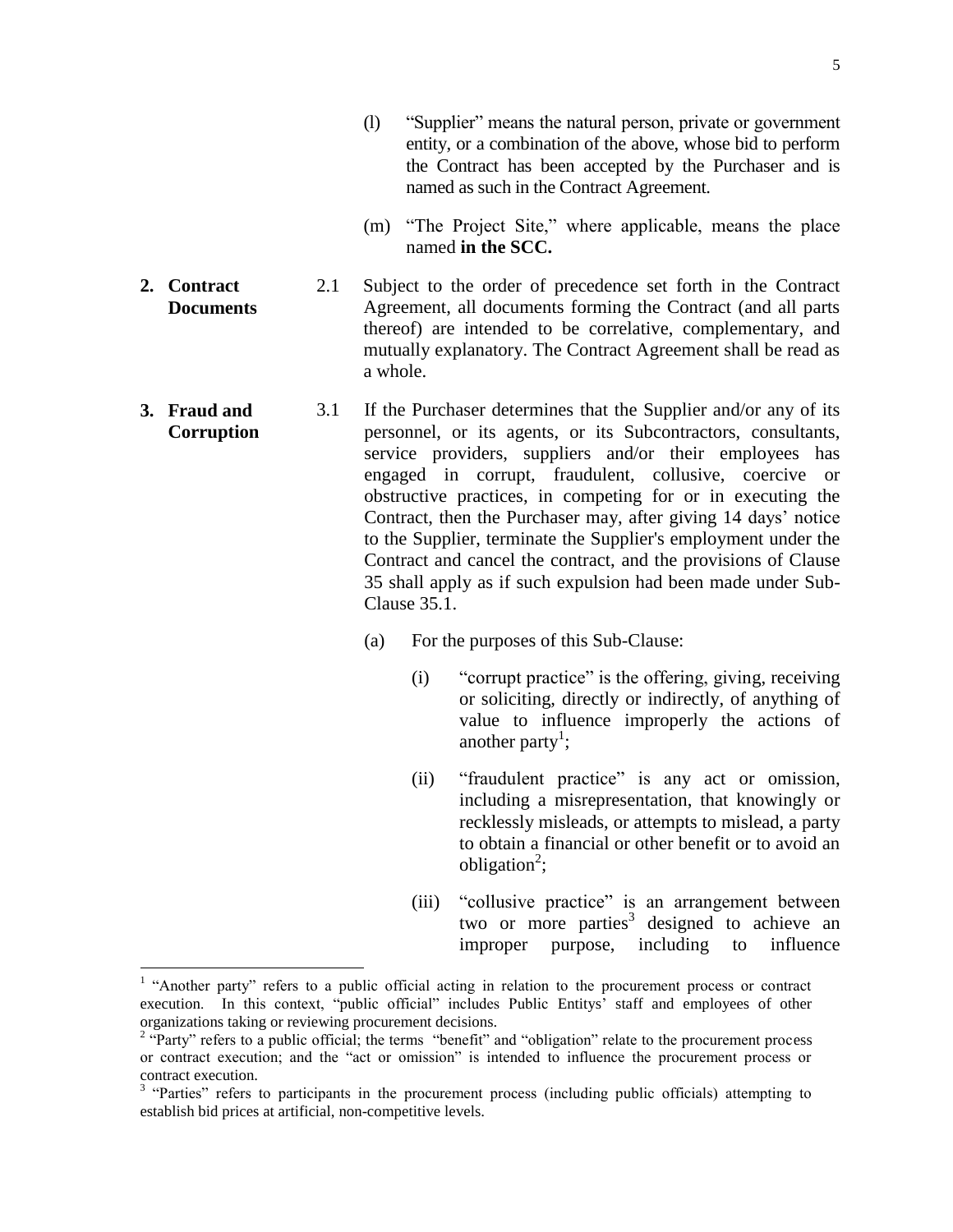improperly the actions of another party;

- (iv) "coercive practice" is impairing or harming, or threatening to impair or harm, directly or indirectly, any party or the property of the party to influence improperly the actions of a party<sup>4</sup>;
- (v) "obstructive practice" is
	- (aa) deliberately destroying, falsifying, altering or concealing of evidence material to the investigation or making false statements to investigators in order to materially impede a Public entity 's investigation into allegations of a corrupt, fraudulent, coercive or collusive practice; and/or threatening, harassing or intimidating any party to prevent it from disclosing its knowledge of matters relevant to the investigation or from pursuing the investigation; or
	- (bb) acts intended to materially impede the exercise of the Public Entity's inspection and audit rights provided for under Clause 11 [Inspections and Audits by the Public Entity].
- 3.2 Should any employee of the Supplier be determined to have engaged in corrupt, fraudulent, collusive, coercive, or obstructive practice during the purchase of the Goods, then that employee shall be removed.
- **4. Interpretation** 4.1 If the context so requires it, singular means plural and vice versa.
	- 4.2 Incoterms
		- (a) Unless inconsistent with any provision of the Contract**,** the meaning of any trade term and the rights and obligations of parties hereunder shall be as prescribed by Incoterms.
		- (b) The terms EXW, CIP, FCA, CFR and other similar terms, when used, shall be governed by the rules prescribed in the current edition of Incoterms **specified in the SCC** and published by the International Chamber of Commerce in Paris, France.

 $\overline{a}$ 

<sup>&</sup>lt;sup>4</sup> "Party" refers to a participant in the procurement process or contract execution.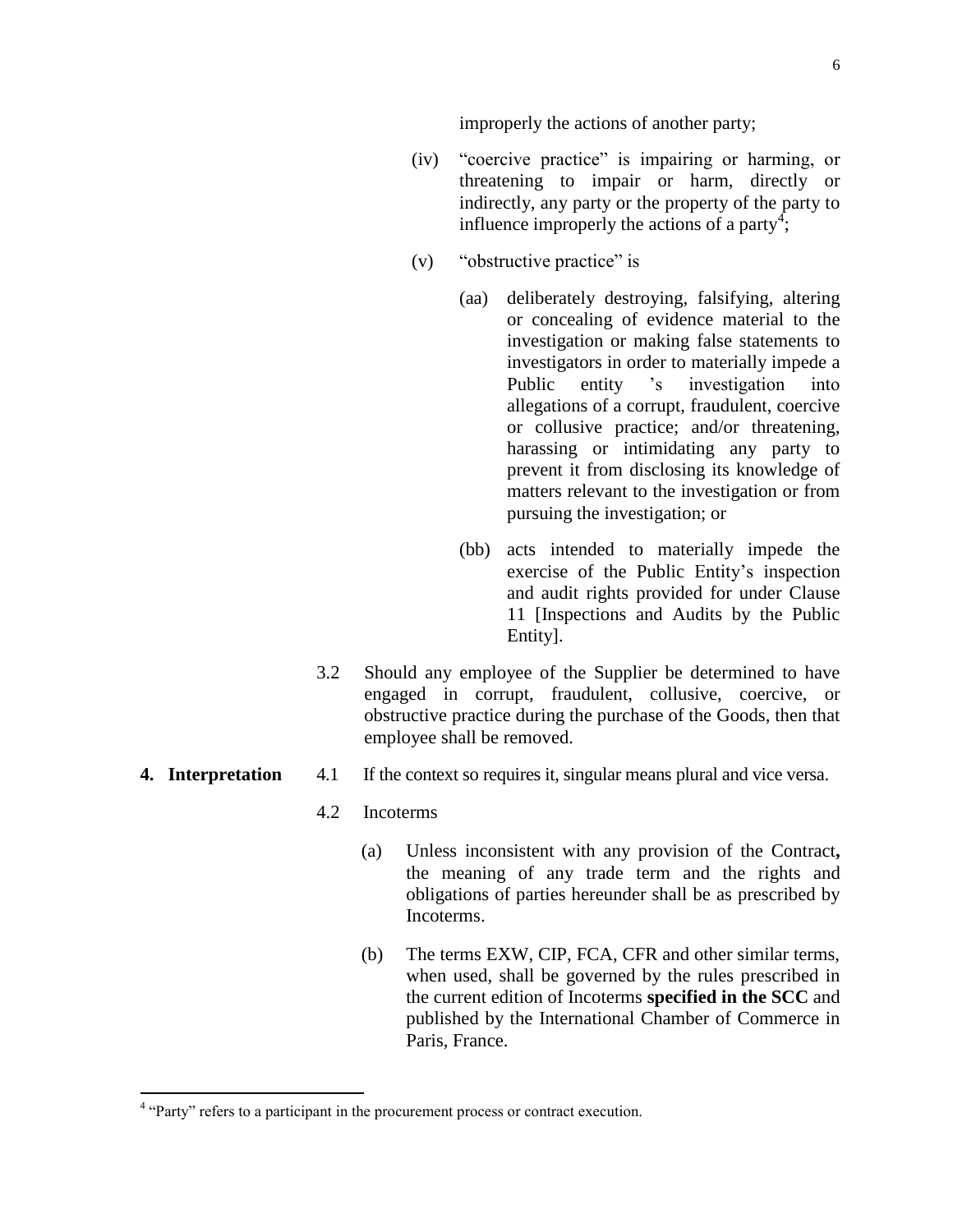The Contract constitutes the entire agreement between the Purchaser and the Supplier and supersedes all communications, negotiations and agreements (whether written or oral) of the parties with respect thereto made prior to the date of Contract.

4.4 Amendment

No amendment or other variation of the Contract shall be valid unless it is in writing, is dated, expressly refers to the Contract, and is signed by a duly authorized representative of each party thereto.

- 4.5 Non-waiver
	- (a) Subject to GCC Sub-Clause 4.5(b) below, no relaxation, forbearance, delay, or indulgence by either party in enforcing any of the terms and conditions of the Contract or the granting of time by either party to the other shall prejudice, affect, or restrict the rights of that party under the Contract, neither shall any waiver by either party of any breach of Contract operate as waiver of any subsequent or continuing breach of Contract.
	- (b) Any waiver of a party's rights, powers, or remedies under the Contract must be in writing, dated, and signed by an authorized representative of the party granting such waiver, and must specify the right and the extent to which it is being waived.
- 4.6 Severability

If any provision or condition of the Contract is prohibited or rendered invalid or unenforceable, such prohibition, invalidity or unenforceability shall not affect the validity or enforceability of any other provisions and conditions of the Contract.

- **5. Language** 5.1 The Contract as well as all correspondence and documents relating to the Contract exchanged by the Supplier and the Purchaser, shall be in English**.** Supporting documents and printed literature that are part of the Contract may be in another language provided they are accompanied by an accurate translation of the relevant passages in the language specified**,** in which case, for purposes of interpretation of the Contract, this translation shall govern.
	- 5.2 The Supplier shall bear all costs of translation to the governing language and all risks of the accuracy of such translation, for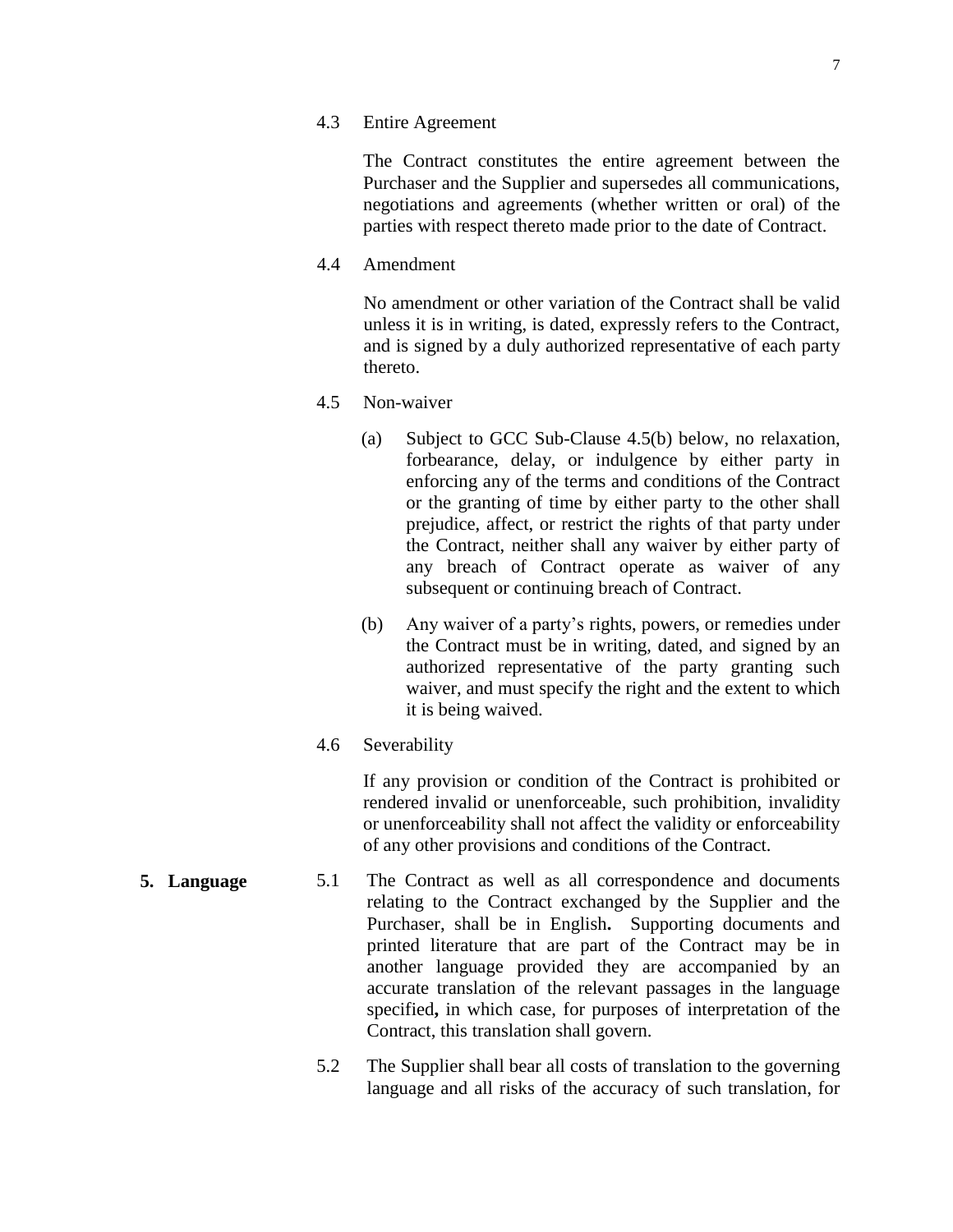documents provided by the Supplier.

- **6. Joint Venture, Consortium or Association** 6.1 If the Supplier is a joint venture, consortium, or association, all of the parties shall be jointly and severally liable to the Purchaser for the fulfillment of the provisions of the Contract and shall designate one party to act as a leader with authority to bind the joint venture, consortium, or association. The composition or the constitution of the joint venture, consortium, or association shall not be altered without the prior consent of the Purchaser.
- **7. Eligibility** 7.1 The Supplier and its Subcontractors shall have the nationality of an eligible country. A Supplier or Subcontractor shall be deemed to have the nationality of a country if it is a citizen or constituted, incorporated, or registered, and operates in conformity with the provisions of the laws of that country.
	- 7.2 All Goods and Related Services to be supplied under the Contract shall have their origin in Eligible Countries. For the purpose of this Clause, origin means the country where the goods have been grown, mined, cultivated, produced, manufactured, or processed; or through manufacture, processing, or assembly, another commercially recognized article results that differs substantially in its basic characteristics from its components.
- **8. Notices** 8.1 Any notice given by one party to the other pursuant to the Contract shall be in writing to the address **specified in the SCC.** The term "in writing" means communicated in written form with proof of receipt.
	- 8.2 A notice shall be effective when delivered or on the notice's effective date, whichever is later.
- **9. Governing Law** 9.1 The Contract shall be governed by and interpreted in accordance with the laws of Namibia.
- **10. Settlement of Disputes** 10.1 The Purchaser and the Supplier shall make every effort to resolve amicably by direct informal negotiation any disagreement or dispute arising between them under or in connection with the Contract.
	- 10.2 If, after twenty-eight (28) days, the parties have failed to resolve their dispute or difference by such mutual consultation, then either the Purchaser or the Supplier may give notice to the other party of its intention to commence arbitration, as hereinafter provided, as to the matter in dispute, and no arbitration in respect of this matter may be commenced unless such notice is given. Any dispute or difference in respect of which a notice of intention to commence arbitration has been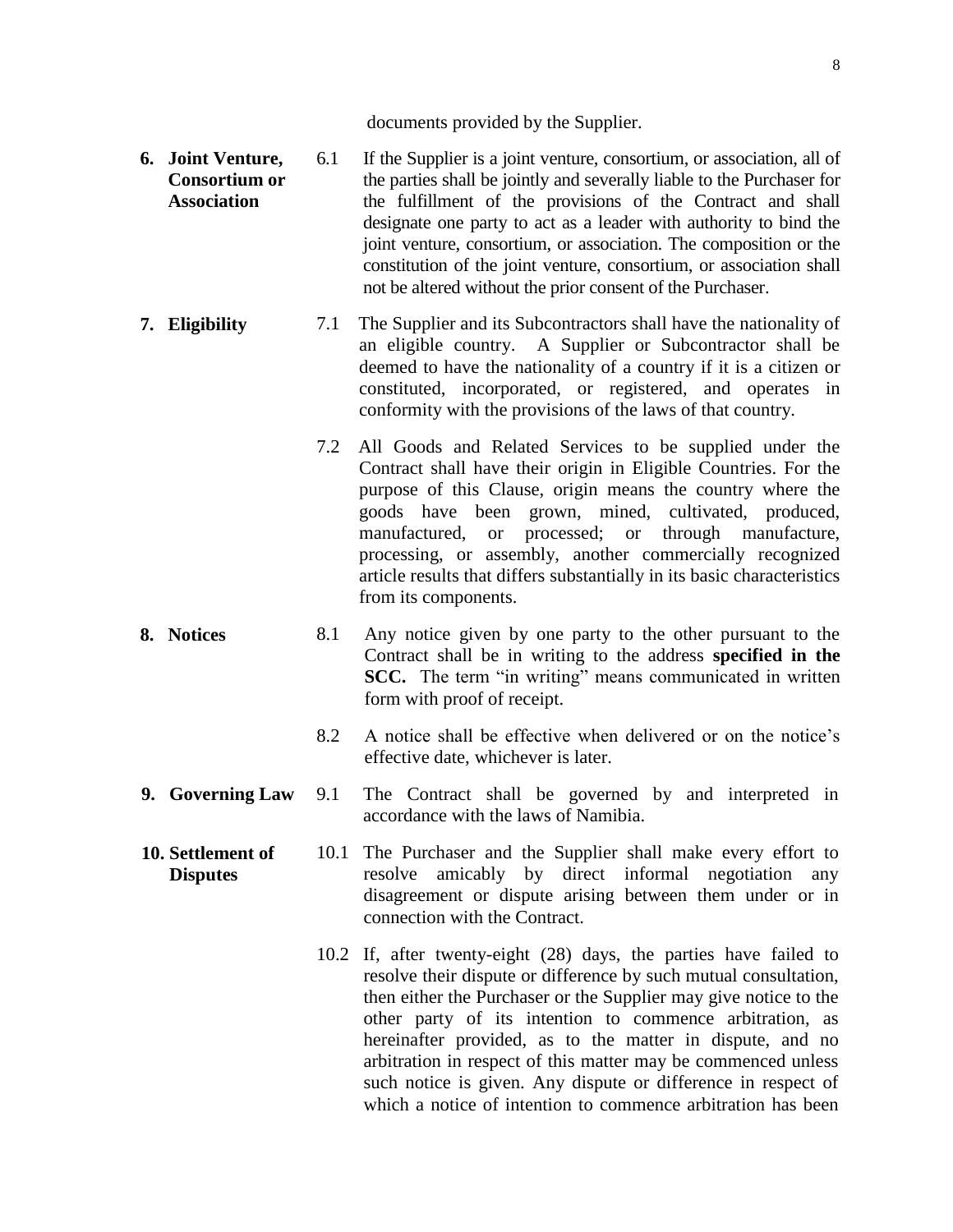given in accordance with this Clause shall be finally settled by arbitration. Arbitration may be commenced prior to or after delivery of the Goods under the Contract. Arbitration proceedings shall be conducted in accordance with the rules of procedure **specified in the SCC.** 

- 10.3 Notwithstanding any reference to arbitration herein,
	- (a) the parties shall continue to perform their respective obligations under the Contract unless they otherwise agree; and
	- (b) the Purchaser shall pay the Supplier any money due the Supplier.
- **11. Inspections and Audit**  11.1 The Supplier shall permit, and shall cause its Subcontractors and consultants to permit, the Public entity and/or persons appointed by the Public Entity to inspect the Supplier's offices and all accounts and records relating to the performance of the Contract and the submission of the bid, and to have such accounts and records audited by auditors appointed by the Public entity if requested by the Public Entity. The Supplier's and its Subcontractors and consultants' attention is drawn to Clause 3 [Fraud and Corruption], which provides, inter alia, that acts intended to materially impede the exercise of the Public Entity 's inspection and audit rights provided for under this Sub-Clause 11.1 constitute a prohibited practice subject to contract termination.
- **12. Scope of Supply** 12.1 The Goods and Related Services to be supplied shall be as specified in the Schedule of Requirements.
- **13. Delivery and Documents** 13.1 Subject to GCC Sub-Clause 33.1, the Delivery of the Goods and Completion of the Related Services shall be in accordance with the Delivery and Completion Schedule specified in the Schedule of Requirements. The details of shipping and other documents to be furnished by the Supplier **are specified in the SCC.**
- **14. Supplier's Responsibilities** 14.1 The Supplier shall supply all the Goods and Related Services included in the Scope of Supply in accordance with GCC Clause 12, and the Delivery and Completion Schedule, as per GCC Clause 13.
- **15. Contract Price** 15.1 Prices charged by the Supplier for the Goods supplied and the Related Services performed under the Contract shall not vary from the prices quoted by the Supplier in its bid, with the exception of any price adjustments authorized in the **SCC.**
- **16. Terms of** 16.1 The Contract Price, including any Advance Payments, if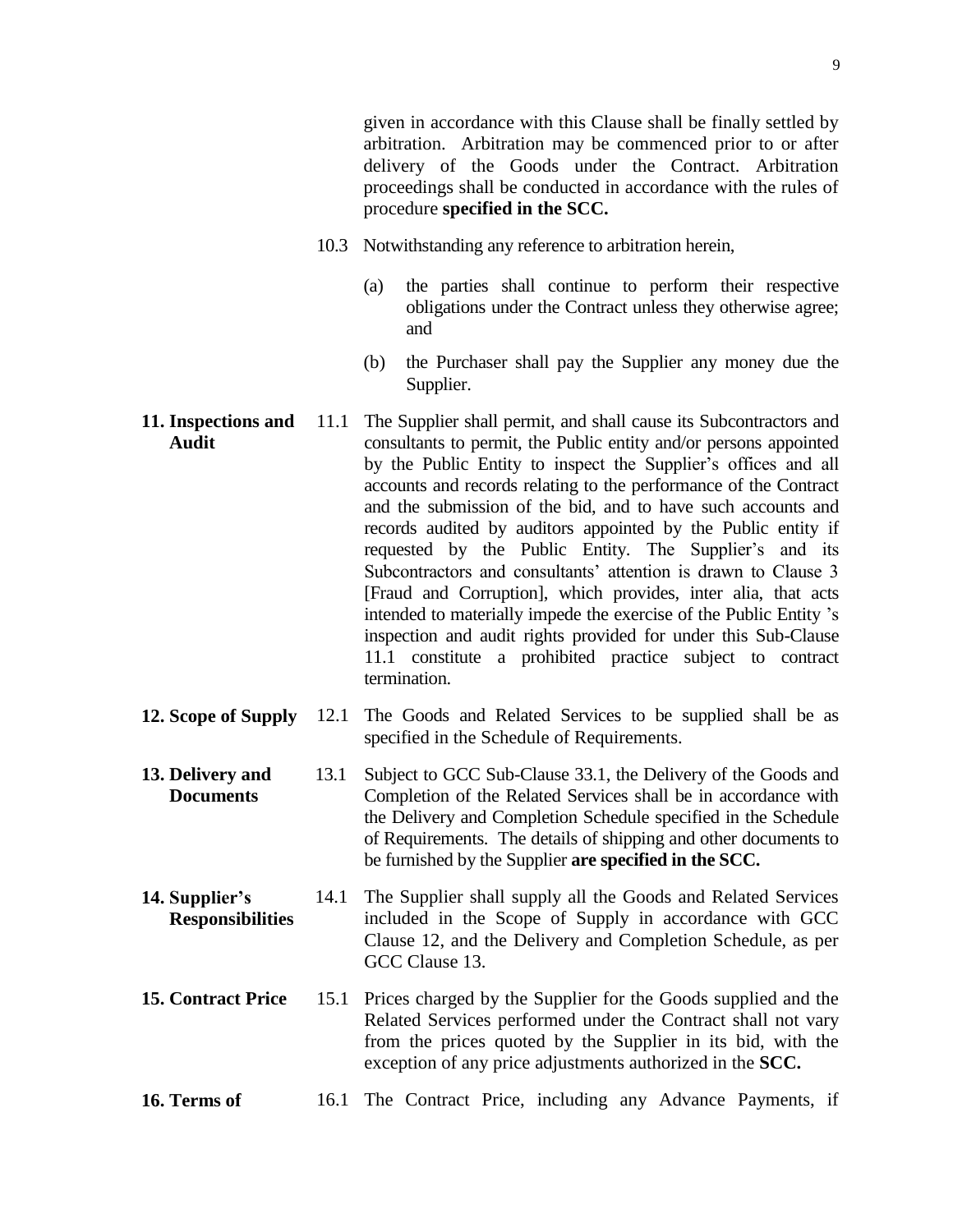| <b>Payment</b>                     |      | applicable, shall be paid as specified in the SCC.                                                                                                                                                                                                                                                                                                                                     |
|------------------------------------|------|----------------------------------------------------------------------------------------------------------------------------------------------------------------------------------------------------------------------------------------------------------------------------------------------------------------------------------------------------------------------------------------|
|                                    |      | 16.2 The Supplier's request for payment shall be made to the<br>Purchaser in writing, accompanied by invoices describing, as<br>appropriate, the Goods delivered and Related Services<br>performed, and by the documents submitted pursuant to GCC<br>Clause 13 and upon fulfillment of all other obligations<br>stipulated in the Contract.                                           |
|                                    | 16.3 | Payments shall be made promptly by the Purchaser, but in no<br>case later than thirty (30) days after submission of an invoice<br>or request for payment by the Supplier, and after the Purchaser<br>has accepted it.                                                                                                                                                                  |
|                                    |      | 16.4 The currencies in which payments shall be made is Namibian<br>Dollars to the Supplier under this Contract, and shall be subject<br>to the following general principle:                                                                                                                                                                                                            |
|                                    |      | (a) Bidders will be paid in fixed Namibian Dollars or<br>Namibian Dollars adjusted to the fluctuation in the rate<br>exchange at the time of delivery, as specified in the SCC.                                                                                                                                                                                                        |
|                                    | 16.5 | In the event that the Purchaser fails to pay the Supplier any<br>payment by its due date or within the period set forth in the<br>SCC, the Purchaser shall pay to the Supplier interest on the<br>amount of such delayed payment at the rate shown in the SCC,<br>for the period of delay until payment has been made in full,<br>whether before or after judgment or arbitrage award. |
| 17. Taxes and<br><b>Duties</b>     | 17.1 | For goods manufactured outside Namibia, the Supplier shall be<br>entirely responsible for all taxes, stamp duties, license fees,<br>and other such levies imposed outside Namibia.                                                                                                                                                                                                     |
|                                    |      | 17.2 For goods Manufactured within Namibia, the Supplier shall be<br>entirely responsible for all taxes, duties, license fees, etc.,<br>incurred until delivery of the contracted Goods to the<br>Purchaser.                                                                                                                                                                           |
|                                    | 17.3 | If any tax exemptions, reductions, allowances or privileges may<br>be available to the Supplier in Namibia, the Purchaser shall use its<br>best efforts to enable the Supplier to benefit from any such tax<br>savings to the maximum allowable extent.                                                                                                                                |
| 18. Performance<br><b>Security</b> | 18.1 | If required as specified in the SCC, the Supplier shall, within<br>thirty (30) days of the notification of contract award, provide a<br>performance security for the performance of the Contract in the<br>amount specified in the SCC.                                                                                                                                                |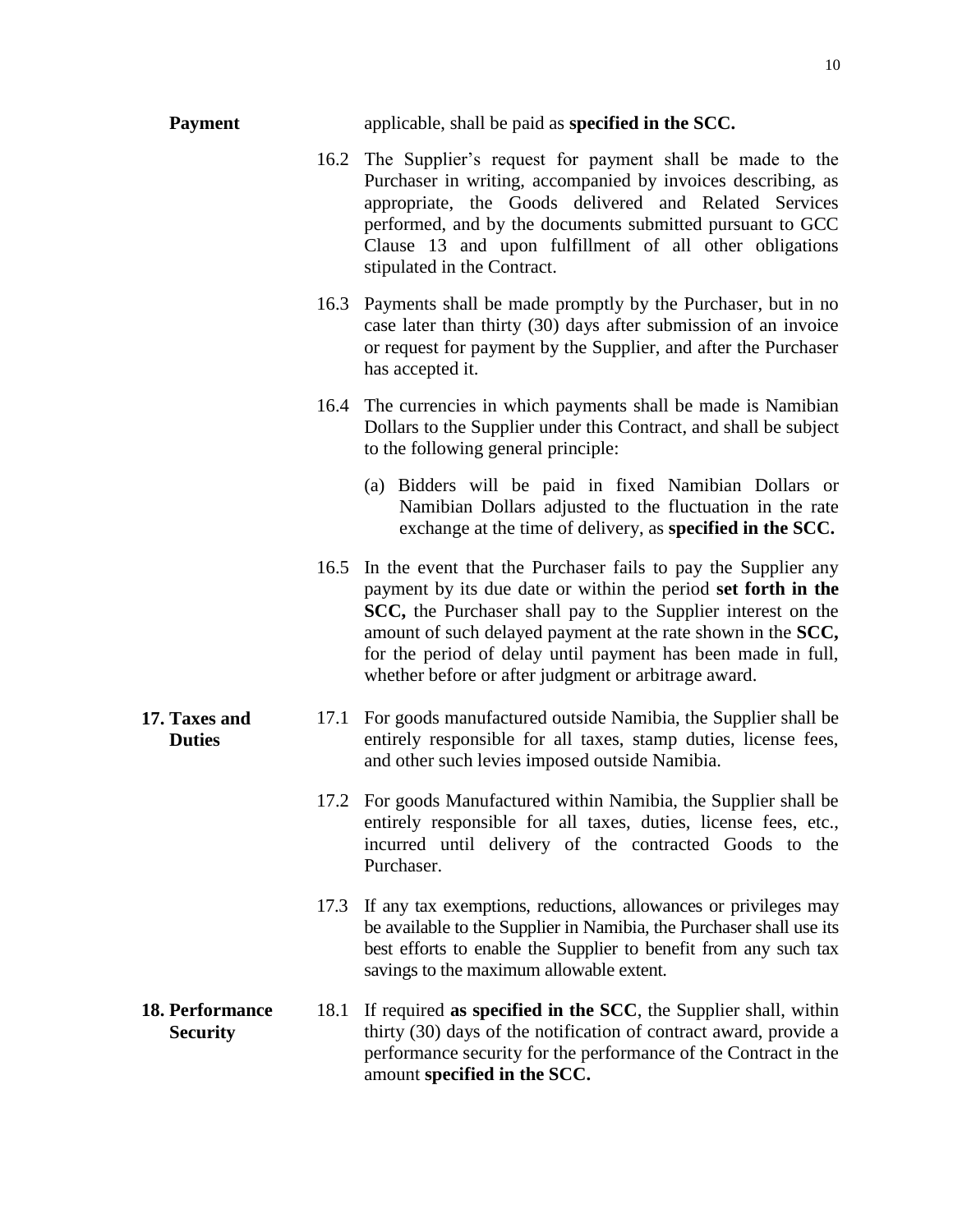- 18.2 The proceeds of the Performance Security shall be payable to the Purchaser as compensation for any loss resulting from the Supplier's failure to complete its obligations under the Contract.
- 18.3 The Performance Security shall be denominated in Namibian Dollars and shall be in the form of a bank guarantee or in another format acceptable to the Purchaser.
- 18.4 The Performance Security shall be discharged by the Purchaser and returned to the Supplier not later than thirty (30) days following the date of Completion of the Supplier's performance obligations under the Contract, including any warranty obligations, **unless specified otherwise in the SCC.**
- **19. Copyright** 19.1 The copyright in all drawings, documents, and other materials containing data and information furnished to the Purchaser by the Supplier herein shall remain vested in the Supplier, or, if they are furnished to the Purchaser directly or through the Supplier by any third party, including suppliers of materials, the copyright in such materials shall remain vested in such third party
- **20. Confidential Information** 20.1 The Purchaser and the Supplier shall keep confidential and shall not, without the written consent of the other party hereto, divulge to any third party any documents, data, or other information furnished directly or indirectly by the other party hereto in connection with the Contract, whether such information has been furnished prior to, during or following completion or termination of the Contract. Notwithstanding the above, the Supplier may furnish to its Subcontractor such documents, data, and other information it receives from the Purchaser to the extent required for the Subcontractor to perform its work under the Contract, in which event the Supplier shall obtain from such Subcontractor an undertaking of confidentiality similar to that imposed on the Supplier under GCC Clause 20.
	- 20.2 The Purchaser shall not use such documents, data, and other information received from the Supplier for any purposes unrelated to the contract. Similarly, the Supplier shall not use such documents, data, and other information received from the Purchaser for any purpose other than the performance of the Contract.
	- 20.3 The obligation of a party under GCC Sub-Clauses 20.1 and 20.2 above, however, shall not apply to information that: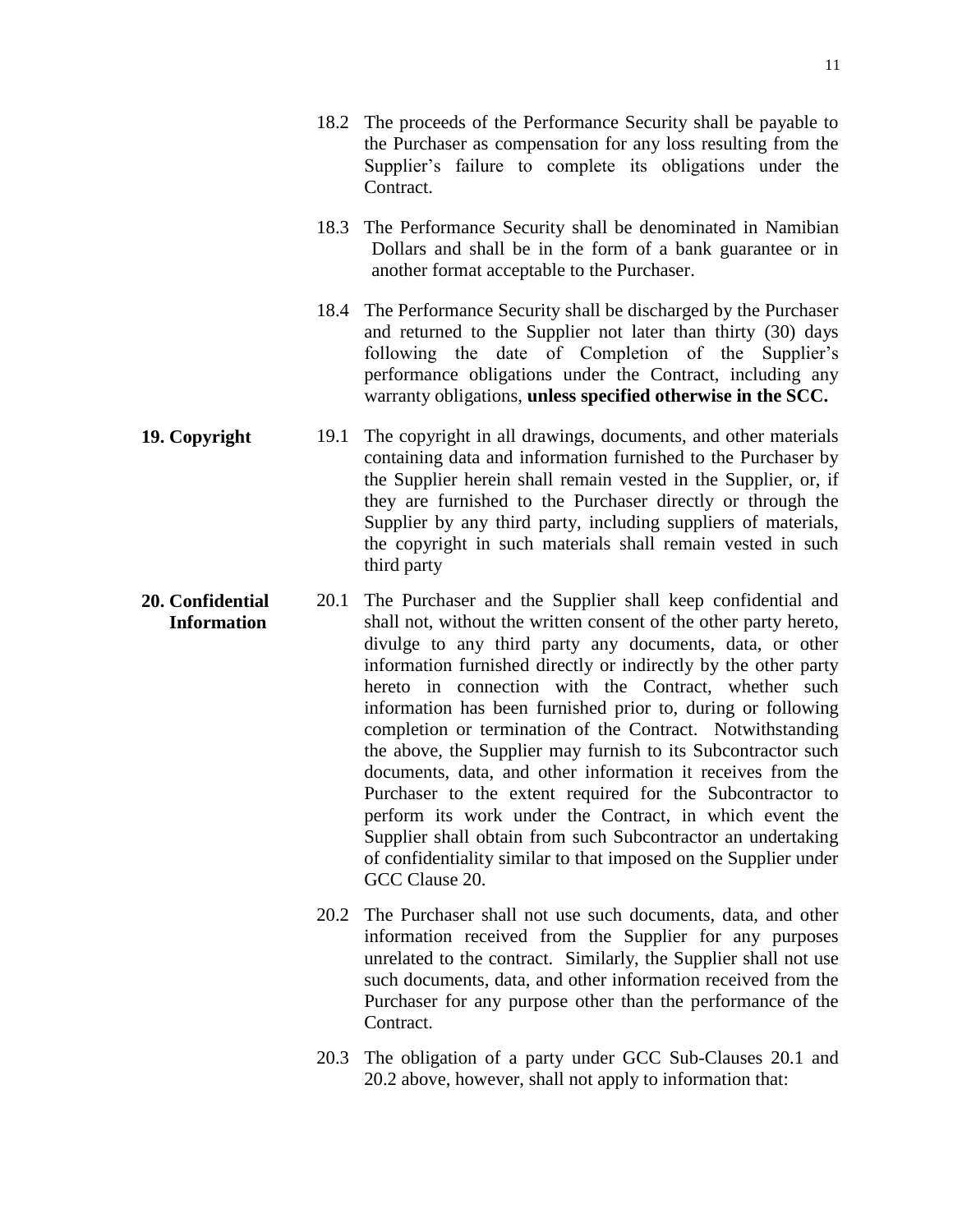- (a) the Purchaser or Supplier need to share with institutions participating in the financing of the Contract;
- (b) now or hereafter enters the public domain through no fault of that party;
- (c) can be proven to have been possessed by that party at the time of disclosure and which was not previously obtained, directly or indirectly, from the other party; or
- (d) otherwise lawfully becomes available to that party from a third party that has no obligation of confidentiality.
- 20.4 The above provisions of GCC Clause 20 shall not in any way modify any undertaking of confidentiality given by either of the parties hereto prior to the date of the Contract in respect of the Supply or any part thereof.
- 20.5 The provisions of GCC Clause 20 shall survive completion or termination, for whatever reason, of the Contract.
- **21. Subcontracting** 21.1 The Supplier shall notify the Purchaser in writing of all subcontracts awarded under the Contract if not already specified in the bid. Such notification, in the original bid or later shall not relieve the Supplier from any of its obligations, duties, responsibilities, or liability under the Contract.
	- 21.2 Subcontracts shall comply with the provisions of GCC Clauses 3 and 7.
	- 22.1 Technical Specifications and Drawings
		- (a) The Goods and Related Services supplied under this Contract shall conform to the technical specifications and standards mentioned in Section V, Schedule of Requirements and, when no applicable standard is mentioned, the standard shall be equivalent or superior to the official standards whose application is appropriate to the Goods' country of origin.
		- (b) The Supplier shall be entitled to disclaim responsibility for any design, data, drawing, specification or other document, or any modification thereof provided or designed by or on behalf of the Purchaser, by giving a notice of such disclaimer to the Purchaser.
		- (c) Wherever references are made in the Contract to codes and standards in accordance with which it shall be executed, the edition or the revised version of such codes

**22. Specifications and Standards**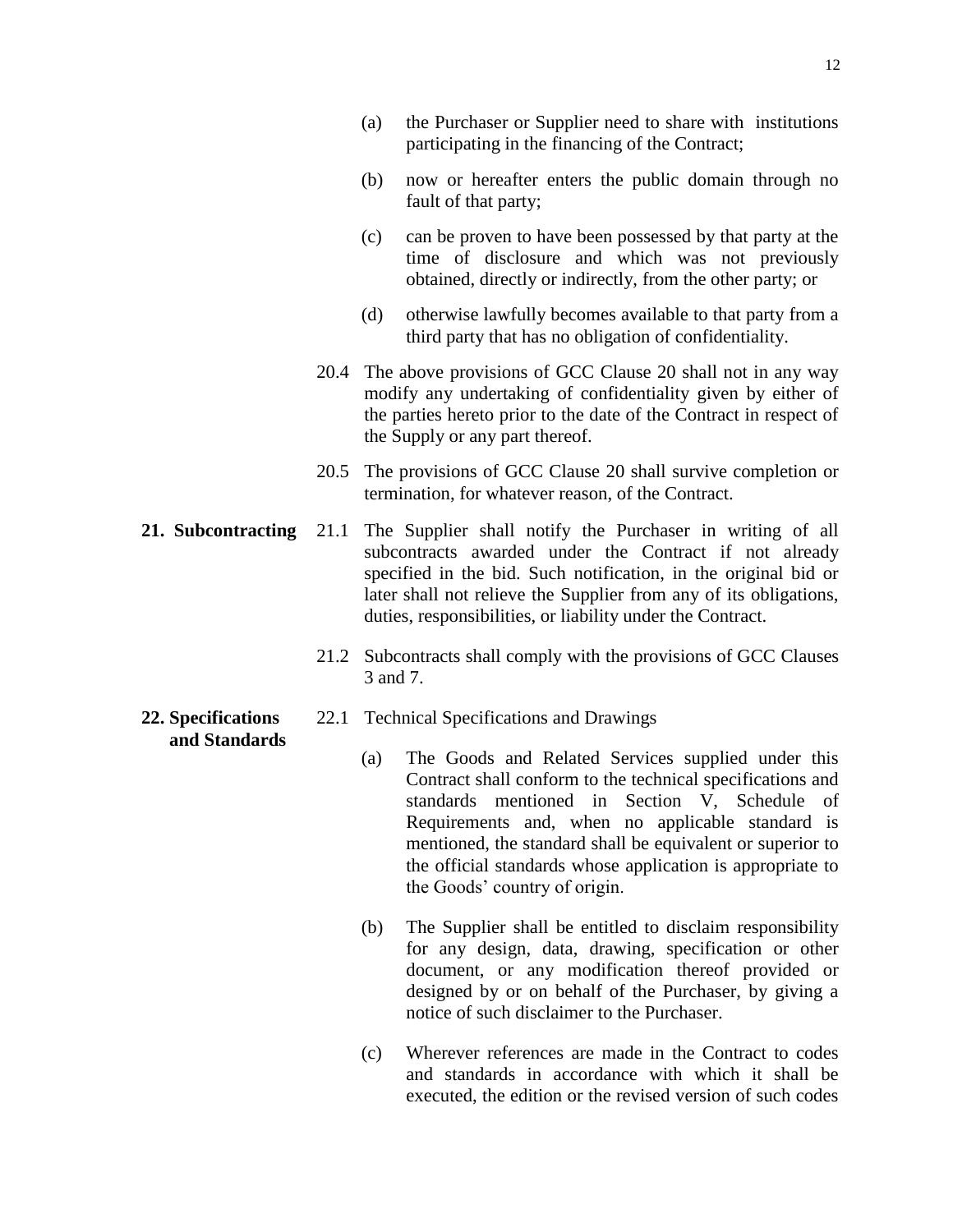and standards shall be those specified in the Schedule of Requirements. During Contract execution, any changes in any such codes and standards shall be applied only after approval by the Purchaser and shall be treated in accordance with GCC Clause 33.

- **23. Packing and Documents** 23.1 The Supplier shall provide such packing of the Goods as is required to prevent their damage or deterioration during transit to their final destination, as indicated in the Contract. During transit, the packing shall be sufficient to withstand, without limitation, rough handling and exposure to extreme temperatures, salt and precipitation, and open storage. Packing case size and weights shall take into consideration, where appropriate, the remoteness of the goods' final destination and the absence of heavy handling facilities at all points in transit.
	- 23.2 The packing, marking, and documentation within and outside the packages shall comply strictly with such special requirements as shall be expressly provided for in the Contract, including additional requirements, if any, **specified in the SCC,** and in any other instructions ordered by the Purchaser.
- **24. Insurance** 24.1 **Unless otherwise specified in the SCC,** the Goods supplied under the Contract shall be fully insured—in a freely convertible currency from an eligible country—against loss or damage incidental to manufacture or acquisition, transportation, storage, and delivery, in accordance with the applicable Incoterms or in the manner **specified in the SCC.**
- **25. Transportation** 25.1 **Unless otherwise specified in the SCC,** responsibility for arranging transportation of the Goods shall be in accordance with the specified Incoterms.
- **26. Inspections and Tests** 26.1 The Supplier shall at its own expense and at no cost to the Purchaser carry out all such tests and/or inspections of the Goods and Related Services as are **specified in the SCC.**
	- 26.2 The inspections and tests may be conducted on the premises of the Supplier or its Subcontractor, at point of delivery, and/or at the Goods' final destination, or in another place in Namibia **as specified in the SCC.** Subject to GCC Sub-Clause 26.3, if conducted on the premises of the Supplier or its Subcontractor, all reasonable facilities and assistance, including access to drawings and production data, shall be furnished to the inspectors at no charge to the Purchaser.
	- 26.3 The Purchaser or its designated representative shall be entitled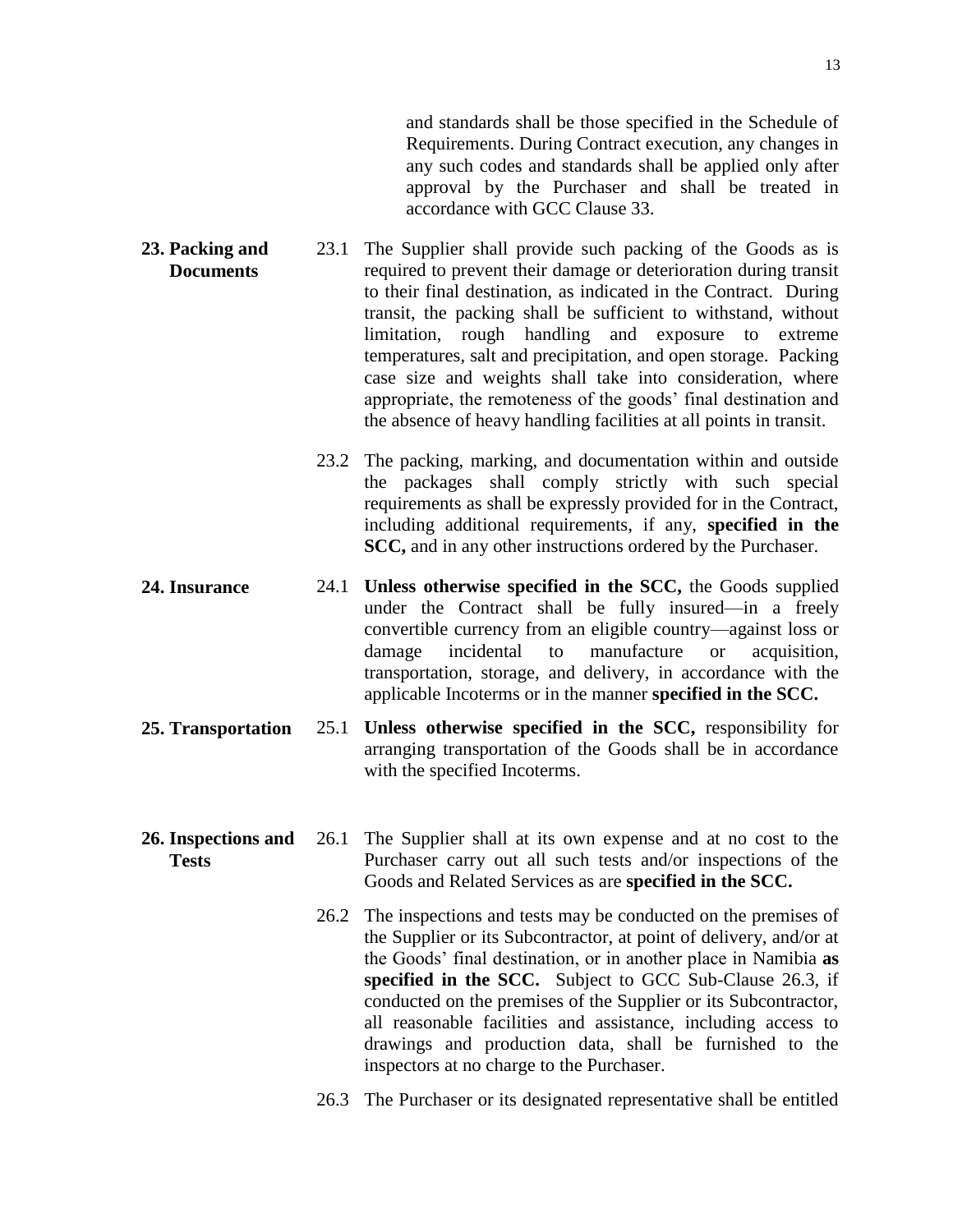to attend the tests and/or inspections referred to in GCC Sub-Clause 26.2, provided that the Purchaser bear all of its own costs and expenses incurred in connection with such attendance including, but not limited to, all travelling and board and lodging expenses.

- 26.4 Whenever the Supplier is ready to carry out any such test and inspection, it shall give a reasonable advance notice, including the place and time, to the Purchaser. The Supplier shall obtain from any relevant third party or manufacturer any necessary permission or consent to enable the Purchaser or its designated representative to attend the test and/or inspection.
- 26.5 The Purchaser may require the Supplier to carry out any test and/or inspection not required by the Contract but deemed necessary to verify that the characteristics and performance of the Goods comply with the technical specifications codes and standards under the Contract, provided that the Supplier's reasonable costs and expenses incurred in the carrying out of such test and/or inspection shall be added to the Contract Price. Further, if such test and/or inspection impedes the progress of manufacturing and/or the Supplier's performance of its other obligations under the Contract, due allowance will be made in respect of the Delivery Dates and Completion Dates and the other obligations so affected.
- 26.6 The Supplier shall provide the Purchaser with a report of the results of any such test and/or inspection.
- 26.7 The Purchaser may reject any Goods or any part thereof that fail to pass any test and/or inspection or do not conform to the specifications. The Supplier shall either rectify or replace such rejected Goods or parts thereof or make alterations necessary to meet the specifications at no cost to the Purchaser, and shall repeat the test and/or inspection, at no cost to the Purchaser, upon giving a notice pursuant to GCC Sub-Clause 26.4.
- 26.8 The Supplier agrees that neither the execution of a test and/or inspection of the Goods or any part thereof, nor the attendance by the Purchaser or its representative, nor the issue of any report pursuant to GCC Sub-Clause 26.6, shall release the Supplier from any warranties or other obligations under the Contract.
- **27. Liquidated Damages**
- 27.1 Except as provided under GCC Clause 32, if the Supplier fails to deliver any or all of the Goods by the date(s) of delivery or perform the Related Services within the period specified in the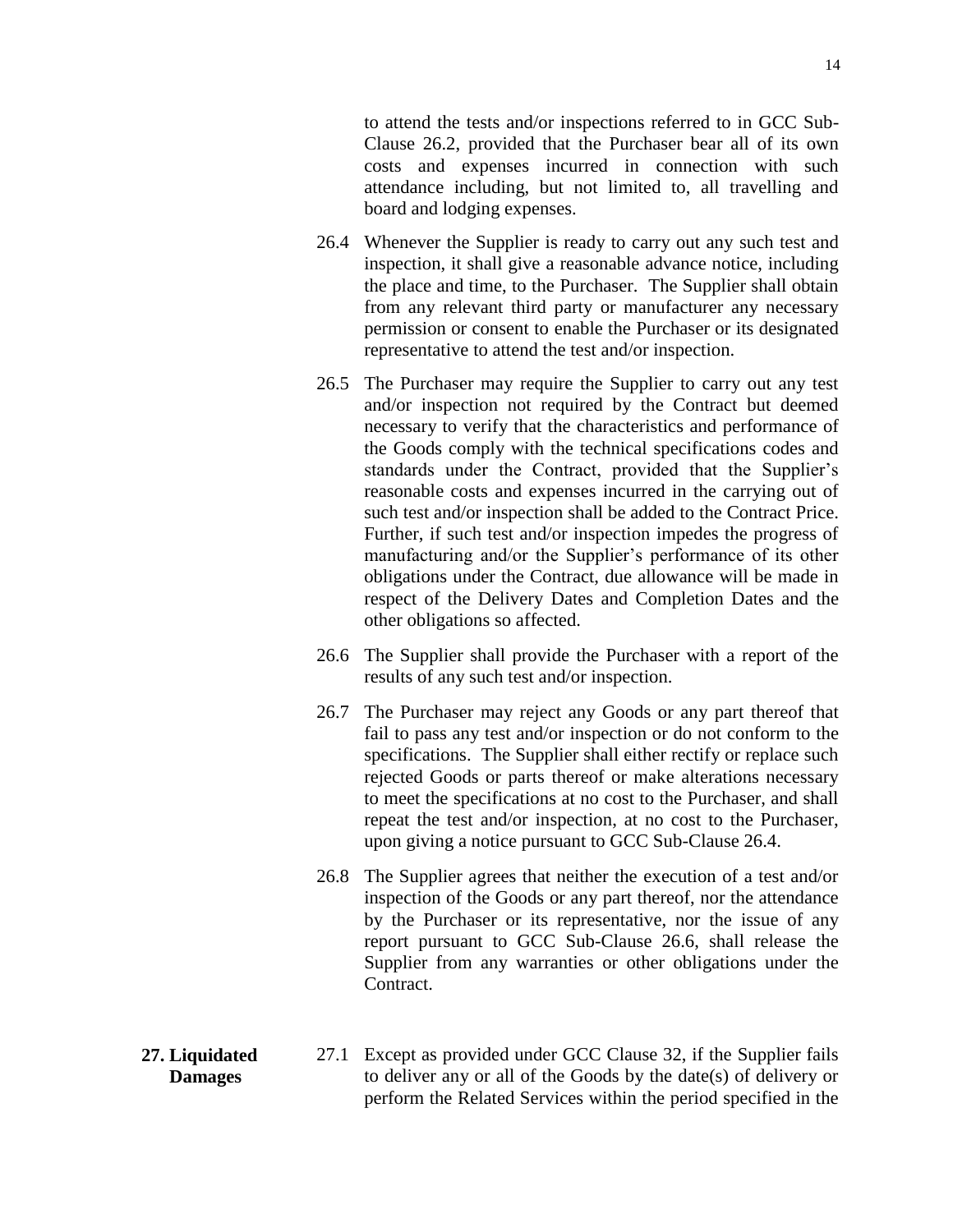Contract, the Purchaser may without prejudice to all its other remedies under the Contract, deduct from the Contract Price, as liquidated damages, a sum equivalent to the percentage **specified in the SCC** of the delivered price of the delayed Goods or unperformed Services for each week or part thereof of delay until actual delivery or performance, up to a maximum deduction of the percentage **specified in those SCC.** Once the maximum is reached, the Purchaser may terminate the Contract pursuant to GCC Clause 35.

- **28. Warranty** 28.1 The Supplier warrants that all the Goods are new, unused, and of the most recent or current models, and that they incorporate all recent improvements in design and materials, unless provided otherwise in the Contract.
	- 28.2 Subject to GCC Sub-Clause 22.1(b), the Supplier further warrants that the Goods shall be free from defects arising from any act or omission of the Supplier or arising from design, materials, and workmanship, under normal use in the conditions prevailing in Namibia.
	- 28.3 **Unless otherwise specified in the SCC,** the warranty shall remain valid for twelve (12) months after the Goods, or any portion thereof as the case may be, have been delivered to and accepted at the final destination **indicated in the SCC,** or for eighteen (18) months after the date of shipment from the port or place of loading in the country of origin, whichever period concludes earlier.
	- 28.4 The Purchaser shall give notice to the Supplier stating the nature of any such defects together with all available evidence thereof, promptly following the discovery thereof. The Purchaser shall afford all reasonable opportunity for the Supplier to inspect such defects.
	- 28.5 Upon receipt of such notice, the Supplier shall, within the period **specified in the SCC,** expeditiously repair or replace the defective Goods or parts thereof, at no cost to the Purchaser.
	- 28.6 If having been notified, the Supplier fails to remedy the defect within the period **specified in the SCC,** the Purchaser may proceed to take within a reasonable period such remedial action as may be necessary, at the Supplier's risk and expense and without prejudice to any other rights which the Purchaser may have against the Supplier under the Contract.
- **29. Patent** 29.1 The Supplier shall, subject to the Purchaser's compliance with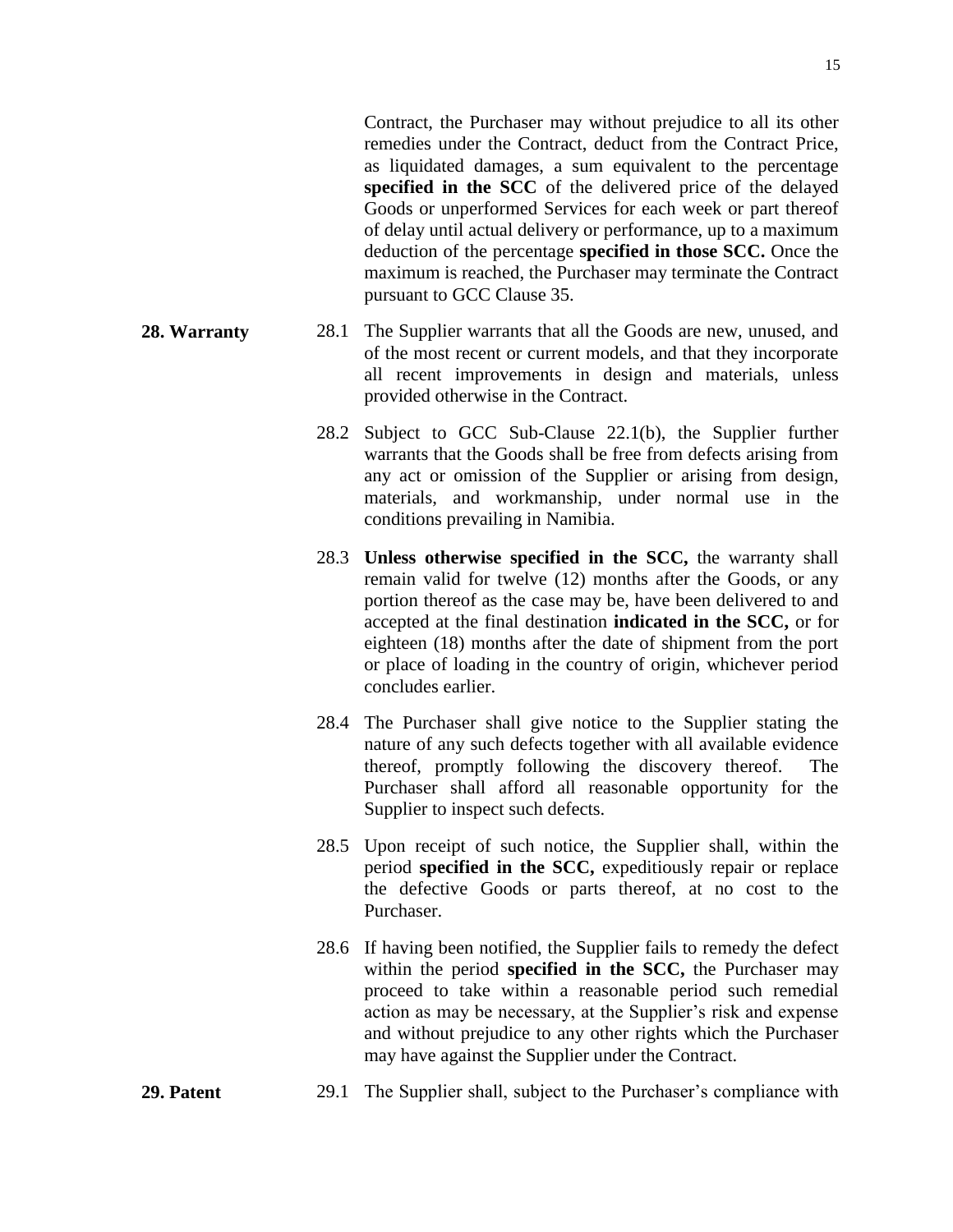16

- **Indemnity** GCC Sub-Clause 29.2, indemnify and hold harmless the Purchaser and its employees and officers from and against any and all suits, actions or administrative proceedings, claims, demands, losses, damages, costs, and expenses of any nature, including attorney's fees and expenses, which the Purchaser may suffer as a result of any infringement or alleged infringement of any patent, utility model, registered design, trademark, copyright, or other intellectual property right registered or otherwise existing at the date of the Contract by reason of:
	- (a) the installation of the Goods by the Supplier or the use of the Goods in the country where the Site is located; and
	- (b) the sale in any country of the products produced by the Goods.

Such indemnity shall not cover any use of the Goods or any part thereof other than for the purpose indicated by or to be reasonably inferred from the Contract, neither any infringement resulting from the use of the Goods or any part thereof, or any products produced thereby in association or combination with any other equipment, plant, or materials not supplied by the Supplier, pursuant to the Contract.

- 29.2 If any proceedings are brought or any claim is made against the Purchaser arising out of the matters referred to in GCC Sub-Clause 29.1, the Purchaser shall promptly give the Supplier a notice thereof, and the Supplier may at its own expense and in the Purchaser's name conduct such proceedings or claim and any negotiations for the settlement of any such proceedings or claim.
- 29.3 If the Supplier fails to notify the Purchaser within twenty-eight (28) days after receipt of such notice that it intends to conduct any such proceedings or claim, then the Purchaser shall be free to conduct the same on its own behalf.
- 29.4 The Purchaser shall, at the Supplier's request, afford all available assistance to the Supplier in conducting such proceedings or claim, and shall be reimbursed by the Supplier for all reasonable expenses incurred in so doing.
- 29.5 The Purchaser shall indemnify and hold harmless the Supplier and its employees, officers, and Subcontractors from and against any and all suits, actions or administrative proceedings, claims, demands, losses, damages, costs, and expenses of any nature, including attorney's fees and expenses, which the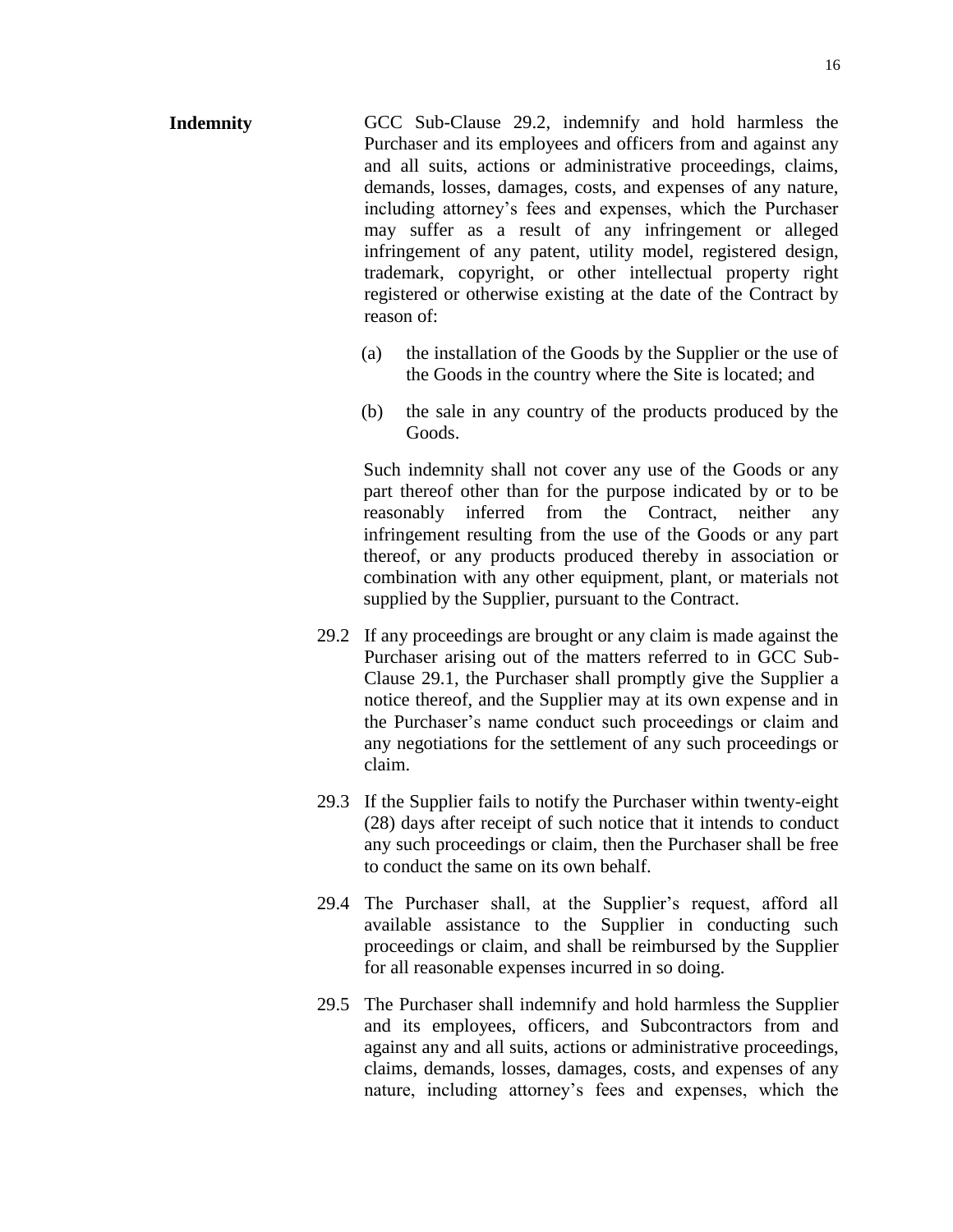Supplier may suffer as a result of any infringement or alleged infringement of any patent, utility model, registered design, trademark, copyright, or other intellectual property right registered or otherwise existing at the date of the Contract arising out of or in connection with any design, data, drawing, specification, or other documents or materials provided or designed by or on behalf of the Purchaser.

- **30. Limitation of Liability**
- 30.1 Except in cases of criminal negligence or willful misconduct,
	- (a) the Supplier shall not be liable to the Purchaser, whether in contract, tort, or otherwise, for any indirect or consequential loss or damage, loss of use, loss of production, or loss of profits or interest costs, provided that this exclusion shall not apply to any obligation of the Supplier to pay liquidated damages to the Purchaser and
	- (b) the aggregate liability of the Supplier to the Purchaser, whether under the Contract, in tort or otherwise, shall not exceed the total Contract Price, provided that this limitation shall not apply to the cost of repairing or replacing defective equipment, or to any obligation of the supplier to indemnify the purchaser with respect to patent infringement
- **31. Change in Laws and Regulations** 31.1 Unless otherwise specified in the Contract, if after the date of 28 days prior to date of Bid submission, any law, regulation, ordinance, order or bylaw having the force of law is enacted, promulgated, abrogated, or changed in Namibia (which shall be deemed to include any change in interpretation or application by the competent authorities) that subsequently affects the Delivery Date and/or the Contract Price, then such Delivery Date and/or Contract Price shall be correspondingly increased or decreased, to the extent that the Supplier has thereby been affected in the performance of any of its obligations under the Contract. Notwithstanding the foregoing, such additional or reduced cost shall not be separately paid or credited if the same has already been accounted for in the price adjustment provisions where applicable, in accordance with GCC Clause 15.
- **32. Force Majeure** 32.1 The Supplier shall not be liable for forfeiture of its Performance Security, liquidated damages, or termination for default if and to the extent that its delay in performance or other failure to perform its obligations under the Contract is the result of an event of Force Majeure.
	- 32.2 For purposes of this Clause, "Force Majeure" means an event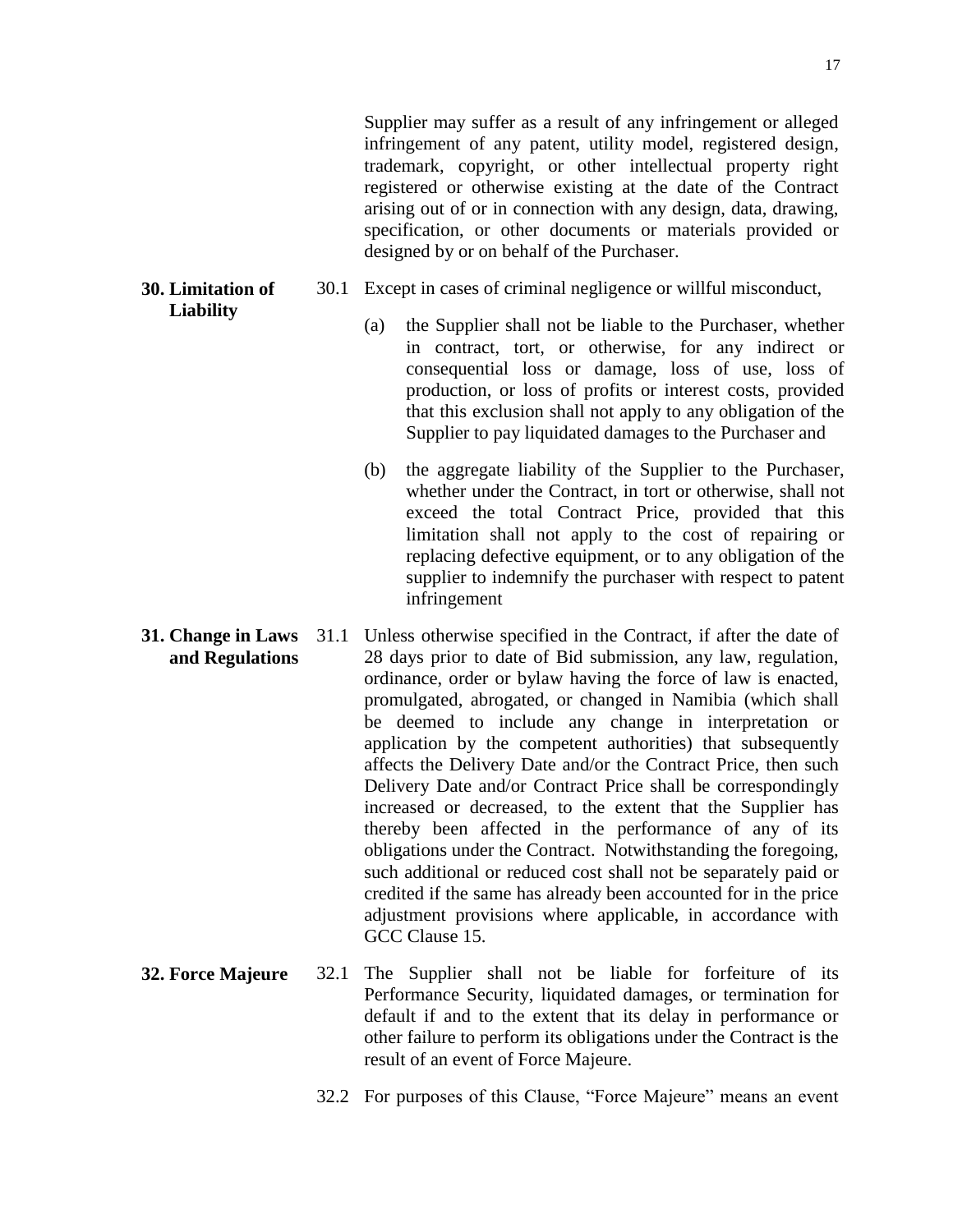or situation beyond the control of the Supplier that is not foreseeable, is unavoidable, and its origin is not due to negligence or lack of care on the part of the Supplier. Such events may include, but not be limited to, acts of the Purchaser in its sovereign capacity, wars or revolutions, fires, floods, epidemics, quarantine restrictions, and freight embargoes.

- 32.3 If a Force Majeure situation arises, the Supplier shall promptly notify the Purchaser in writing of such condition and the cause thereof. Unless otherwise directed by the Purchaser in writing, the Supplier shall continue to perform its obligations under the Contract as far as is reasonably practical, and shall seek all reasonable alternative means for performance not prevented by the Force Majeure event.
- **and Contract Amendments** 33.1 The Purchaser may at any time order the Supplier through notice in accordance GCC Clause 8, to make changes within the general scope of the Contract in any one or more of the following:
	- (a) drawings, designs, or specifications, where Goods to be furnished under the Contract are to be specifically manufactured for the Purchaser;
	- (b) the method of shipment or packing;
	- (c) the place of delivery; and
	- (d) the Related Services to be provided by the Supplier.
	- 33.2 If any such change causes an increase or decrease in the cost of, or the time required for, the Supplier's performance of any provisions under the Contract, an equitable adjustment shall be made in the Contract Price or in the Delivery/Completion Schedule, or both, and the Contract shall accordingly be amended. Any claims by the Supplier for adjustment under this Clause must be asserted within twenty-eight (28) days from the date of the Supplier's receipt of the Purchaser's change order.
	- 33.3 Prices to be charged by the Supplier for any Related Services that might be needed but which were not included in the Contract shall be agreed upon in advance by the parties and shall not exceed the prevailing rates charged to other parties by the Supplier for similar services.
	- 33.4 Subject to the above, no variation in or modification of the terms of the Contract shall be made except by written

**33. Change Orders**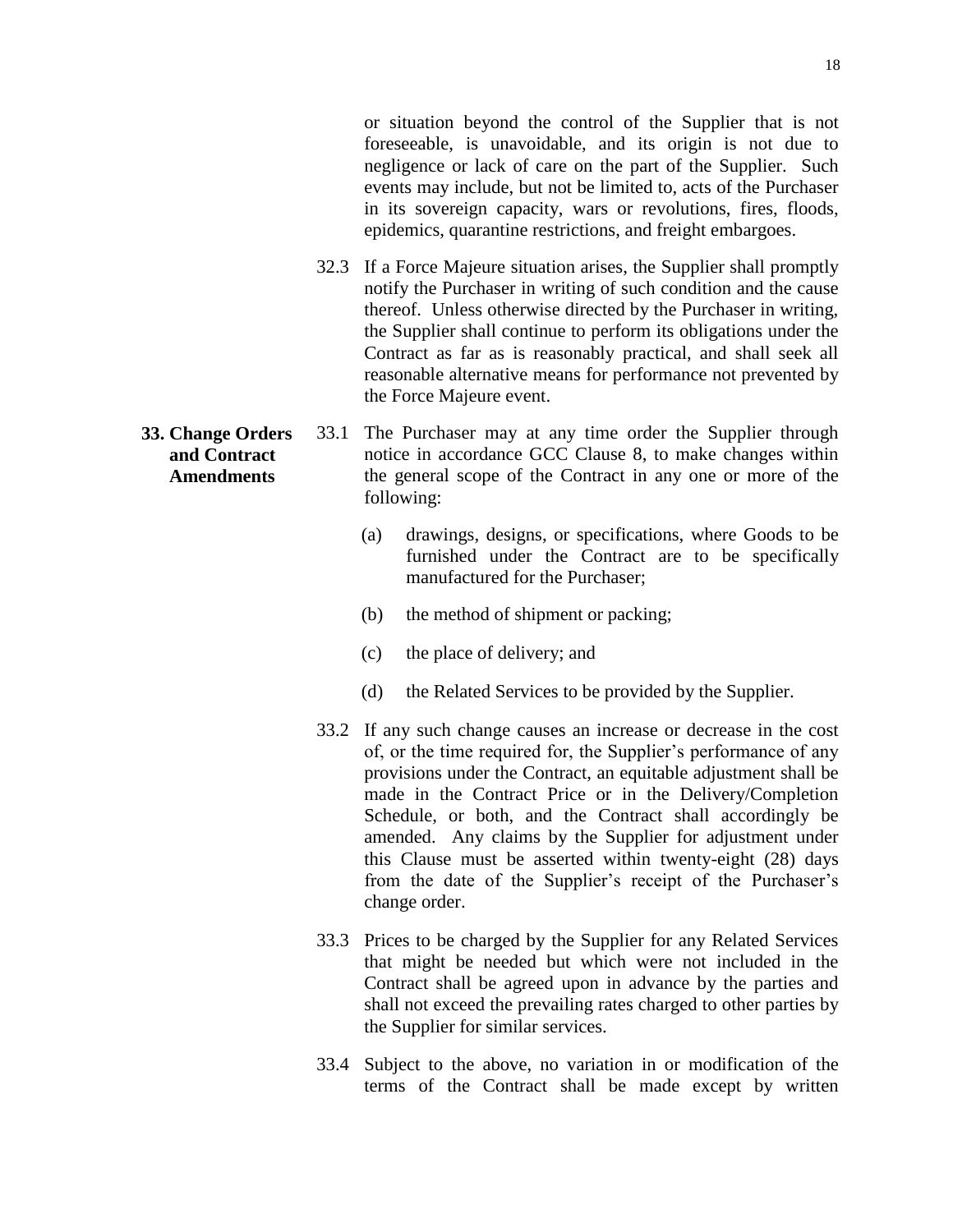- **34. Extensions of Time** 34.1 If at any time during performance of the Contract, the Supplier or its subcontractors should encounter conditions impeding timely delivery of the Goods or completion of Related Services pursuant to GCC Clause 13, the Supplier shall promptly notify the Purchaser in writing of the delay, its likely duration, and its cause. As soon as practicable after receipt of the Supplier's notice, the Purchaser shall evaluate the situation and may at its discretion extend the Supplier's time for performance, in which case the extension shall be ratified by the parties by amendment of the Contract.
	- 34.2 Except in case of Force Majeure, as provided under GCC Clause 32, a delay by the Supplier in the performance of its Delivery and Completion obligations shall render the Supplier liable to the imposition of liquidated damages pursuant to GCC Clause 26, unless an extension of time is agreed upon, pursuant to GCC Sub-Clause 34.1.

#### **35. Termination** 35.1 Termination for Default

- (a) The Purchaser, without prejudice to any other remedy for breach of Contract, by written notice of default sent to the Supplier, may terminate the Contract in whole or in part:
	- (i) if the Supplier fails to deliver any or all of the Goods within the period specified in the Contract, or within any extension thereof granted by the Purchaser pursuant to GCC Clause 34;
	- (ii) if the Supplier fails to perform any other obligation under the Contract; or
	- (iii) if the Supplier, in the judgement of the Purchaser has engaged in fraud and corruption, as defined in GCC Clause 3, in competing for or in executing the Contract.
- (b) In the event the Purchaser terminates the Contract in whole or in part, pursuant to GCC Clause 35.1(a), the Purchaser may procure, upon such terms and in such manner as it deems appropriate, Goods or Related Services similar to those undelivered or not performed, and the Supplier shall be liable to the Purchaser for any additional costs for such similar Goods or Related Services. However, the Supplier shall continue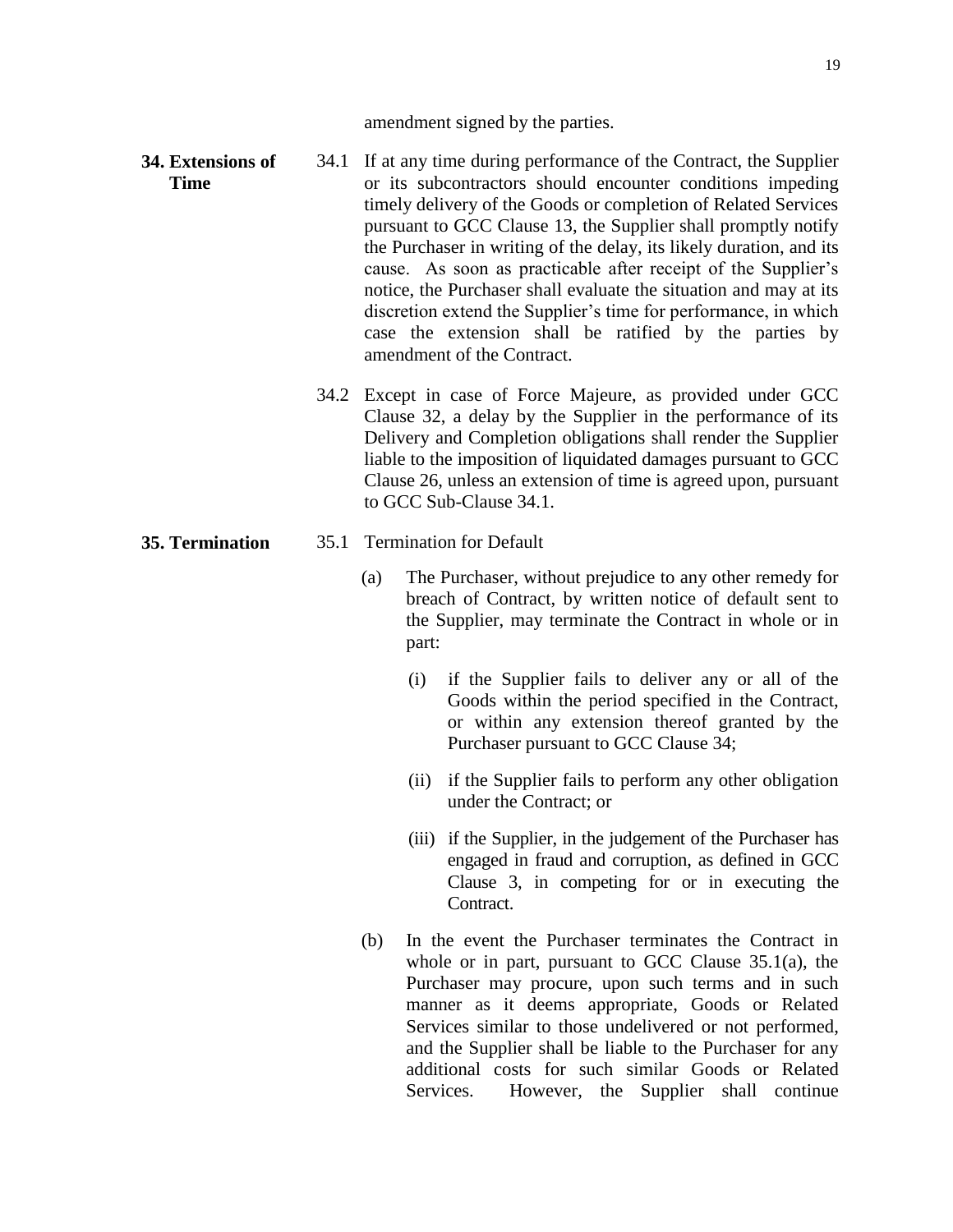performance of the Contract to the extent not terminated.

- 35.2 Termination for Insolvency.
	- (a) The Purchaser may at any time terminate the Contract by giving notice to the Supplier if the Supplier becomes bankrupt or otherwise insolvent. In such event, termination will be without compensation to the Supplier, provided that such termination will not prejudice or affect any right of action or remedy that has accrued or will accrue thereafter to the Purchaser
- 35.3 Termination for Convenience.
	- (a) The Purchaser, by notice sent to the Supplier, may terminate the Contract, in whole or in part, at any time for its convenience. The notice of termination shall specify that termination is for the Purchaser's convenience, the extent to which performance of the Supplier under the Contract is terminated, and the date upon which such termination becomes effective.
	- (b) The Goods that are complete and ready for shipment within twenty-eight (28) days after the Supplier's receipt of notice of termination shall be accepted by the Purchaser at the Contract terms and prices. For the remaining Goods, the Purchaser may elect:
		- (i) to have any portion completed and delivered at the Contract terms and prices; and/or
		- (ii) to cancel the remainder and pay to the Supplier an agreed amount for partially completed Goods and Related Services and for materials and parts previously procured by the Supplier.
- **36. Assignment** 36.1 Neither the Purchaser nor the Supplier shall assign, in whole or in part, their obligations under this Contract, except with prior written consent of the other party.
- **37. Export Restriction** 37.1 Notwithstanding any obligation under the Contract to complete all export formalities, any export restrictions attributable to the Purchaser, to Namibia, or to the use of the products/goods, systems or services to be supplied, which arise from trade regulations from a country supplying those products/goods, systems or services, and which substantially impede the Supplier from meeting its obligations under the Contract, shall release the Supplier from the obligation to provide deliveries or services, always provided, however, that the Supplier can